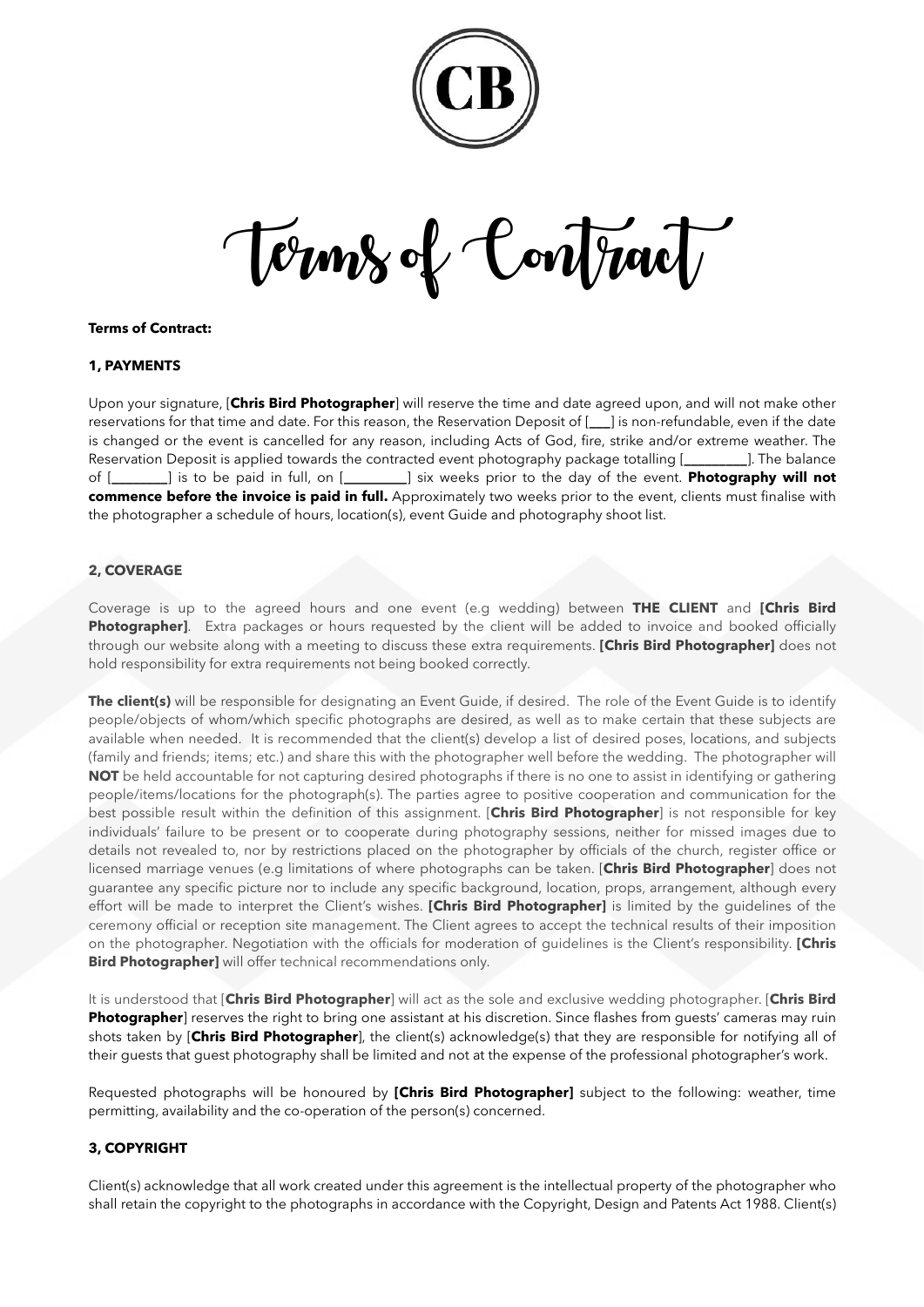agree not to publish the photographs without permission of the photographer. Client(s) may only post images marked for "web" or "internet" on Flickr, Twitter, MySpace, Facebook or any other social networking website. Client(s) may not post full resolution images online. Client(s) also agree not to digitally manipulate the Work for public viewing (wedding message board, social networking website or public photo galleries) and include a photo credit of "Photo By: [**©Chris Bird Photographer**]" with each image posted. Client(s) will have unlimited personal use of the photographs at any time for no additional fee. Client(s) give permission for the photographer to use the work for publication, display, advertising promotion and other uses. The Client(s) hereby acknowledges that infringement of [Chris Bird Photographer] copyright is unlawful and may be a criminal offence. [Chris Bird Photographer] accepts no responsibility for the quality and colour reproduced from third party printers of images taken from Copyright free images supplied, due to variations in paper and third party printing processes and profiles.

While the photographer takes the utmost care with respect to exposure, processing and delivery of photographs, in the event that the images become lost, stolen or destroyed, for reasons within or beyond the control of the photographer, liability is limited to a refund of retainer and payment received. The limit of liability shall not exceed the contract price stated herein. [**Chris Bird Photographer**] will not be held responsible for any ruined photographs due to guests' (or any other); or any other ruined photographs due to any other cause in or outside of [**Chris Bird Photographer**]'s control.

## **4, CANCELLATION**

In the event that Chris is unable to photograph your wedding due to: illness, emergency, accident, or Act of God, every effort will be made to find a suitable photography replacement. If a replacement is unavailable, the payment(s) made to [**Chris Bird Photographer**] will be refunded in full, and return of the payment(s) shall be the entire obligation under this contract. No other damages or guarantees of any kind are recognised or warranted.

In the event that **the client(s)** reschedule the wedding/event and [**Chris Bird Photographer** ] is able to rebook the original wedding/event date, [**Chris Bird Photographer**] will amend the wedding/event date in this contract and client(s) will receive credit for all monies paid up to the date client(s) requests the wedding/event be rescheduled. In the event that **the client(s)** reschedules the wedding/event and [**Chris Bird Photographer**] is **NOT** able to rebook the original wedding/event date, [**Chris Bird Photographer**] will amend the wedding/event date in this contract and client(s) will forfeit the Reservation Deposit of the original date, but receive credit for all other monies paid up to the date client(s) requests the wedding/event be rescheduled. Client should note that a new Reservation Deposit will applied towards their rebooked different day and will be to secure their day following the rest of the monies 6 weeks before the event. In the event that **the client(s)** cancel the Wedding/event outright, Client will forfeit all monies paid up to the date client(s) notifies [**Chris Bird Photographer**] that the wedding/event is cancelled. Cancellation must be in writing (print or email) even if a phone call was made to inform [**Chris Bird Photographer**] of the cancellation so no further charges are liable.

## **5, CLIENT RELEASE FORM**

The bearer of this notice (**THE CLIENT**) has purchased high-resolution digital files from his/her photography session with **[Chris Bird Photographer]**. Bearer is hereby granted permission by **[Chris Bird Photographer]** to reproduce the images and make an unlimited number of prints, for personal use only. This permission applies worldwide. Bearer agrees that he/she may not use any of **[Chris Bird Photographer]** images for commercial or editorial purposes, or enter any **[Chris Bird Photographer]** images into competition without the express written permission of [**Chris Bird Photographer]**. **[Chris Bird Photographer]** retains the copyright to all images (see **section 4** of contract regarding copyright).

## **6, MODEL RELEASE**

**The Client** hereby grants **[Chris Bird Photographer]** and its legal representatives and assigns, the irrevocable and unrestricted right to use and publish photographs of **the Client** or in **which the Client may be included**, for editorial, trade, advertising and any other purpose and in any manner and medium; to alter the same without restriction; and to copyright the same. **The Client** hereby releases **[Chris Bird Photographer]** and his legal representatives and assigns from all claims and liability relating to said photographs. **[Chris Bird Photographer]** will ask permission from **the Client** to publish a photograph, and **the Client** has the right to refuse publishing.

## **7, WEATHER AND/OR DELAYS**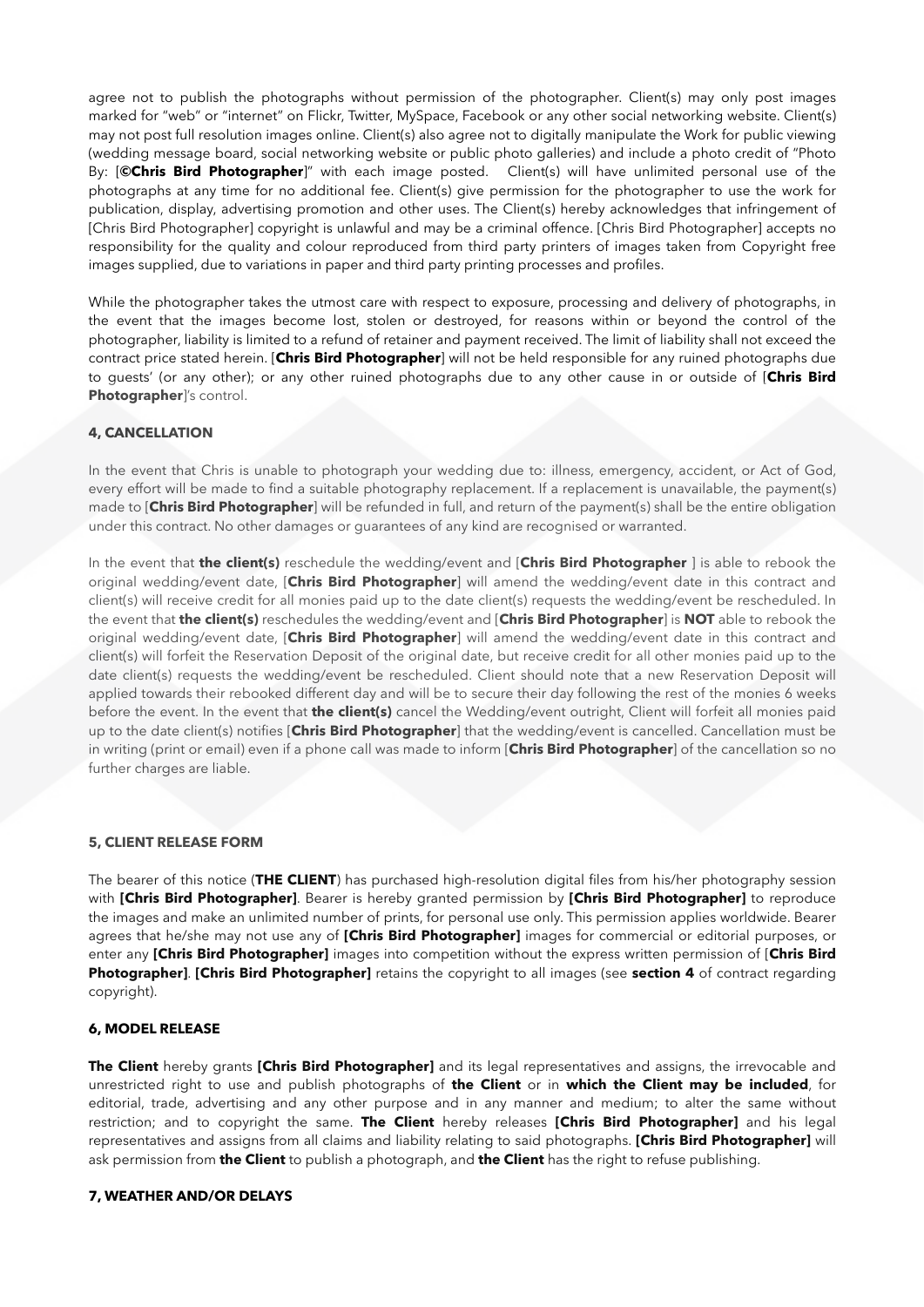Weather permitting, the photographs will be taken as agreed. In the event of inclement weather, the photographer, in co-operation with **the Client**, will make the necessary changes to the schedule and will do his best to produce coverage of the wedding within the time allocated to him. Similarly, when delays occur due to circumstances outside his control, the photographer will stay on beyond the agreed time but may charge a small additional fee for extra time involved.

# **8, PRIVACY**

**[Chris Bird Photographer]** will store your name and event/wedding details on this printed filled out contract and a private internal database. These details will not be made available to any third company. Subject to the release granted under Condition 5 above **[Chris Bird Photographer]** will not use your or the wedding couple's personal details without your/their prior consent.

## **9, COMPLETION SCHEDULE**

Digital processing and supply of final jpeg files on your password protected gallery takes up to 8 weeks after your event. After the photographs have been supplied on the online gallery you'll be asked to select which ones you would like for your 20 6X4 Prints and 1 image for the 8 X 10 Framed Image (subject to event/wedding package selected). **CLIENTS** are given a final date of completion via email.

### **10, DELIVERY TIMES**

**Online Photographs:** Photographs will be uploaded to your online gallery within 8 weeks from the wedding day. **USB Memory Box: [Chris Bird Photographer]** will deliver jpeg files on your USB at the same time as your chosen prints. (This time period varies on on the client to when YOU let **[Chris Bird Photographer]** know your chosen prints selection you receive as part of your collection). This will also include your HD Photo film. **On your day Box:** Photographs will be delivered after our lunch break/your sit down meal on your wedding day itself. All clients will receive a final date of completion for your finished online gallery and a mutual agreement date will be arranged to deliver your USB Memory Box. If you are not local this will be posted special delivery next day signed for.

#### **11, ALBUMS**

**[Chris Bird Photographer]** will supply a £50 voucher towards a Folio Album which can be selected from [Chris Bird Photographer[ product brochure provided in the welcome pack. This is valid from up to 1 year from the wedding date and can not be used after. Full cost will be invoice for any albums after the date agreed on your voucher. A minimum cost of an album is quoted in our product brochure, however the type of album, number of spreads and any variations that the Client makes over and above that originally will be charged at the rate current at the time of commission, and will be included in the final invoice. Once **[Chris Bird Photographer]** receives the list of the images to be included in the album. The first design will take 2-3 weeks. Three rounds of amends are included in the album cost; subsequent amends will be charged at an hourly rate (£25 per hour). Once the design is signed off creation of a wedding album takes up to 12 weeks. **[Chris Bird Photographer]** will notify you of any potential delays. No altercations can be made after this. No refunds can be given after work has been approved as we hand the responsibility over to our supply. Depending on time of year albums can take up to 12 weeks from ordering to delivery.

#### **12, RETOUCHING/ EDITING (PHOTO-MANIPULATION)**

**[Chris Bird Photographer]** will edit all photographs in a natural style of editing with no heavy manipulation in Black & White and Colour. If you would like a photo-manipulation doing of someone being removed or any other manipulations will be charged at a cost amount depending the work required as this is extra to the initial wedding package agreed.

## **13, ARTISTIC STYLE**

You acknowledge that you have reviewed **[Chris Bird Photographer's]** portfolio and are requesting services with knowledge of the Chris Bird Photographer style; that [Chris Bird Photographer] work is constantly evolving; that **[Chris Bird Photographer]** services are of an artistic nature; that the photographs may be different from photographs taken by **[Chris Bird Photographer]** in the past; and that in creating the photographs, the photographer shall use his personal artistic judgement to create images consistent with his personal view of the event, which vision may be